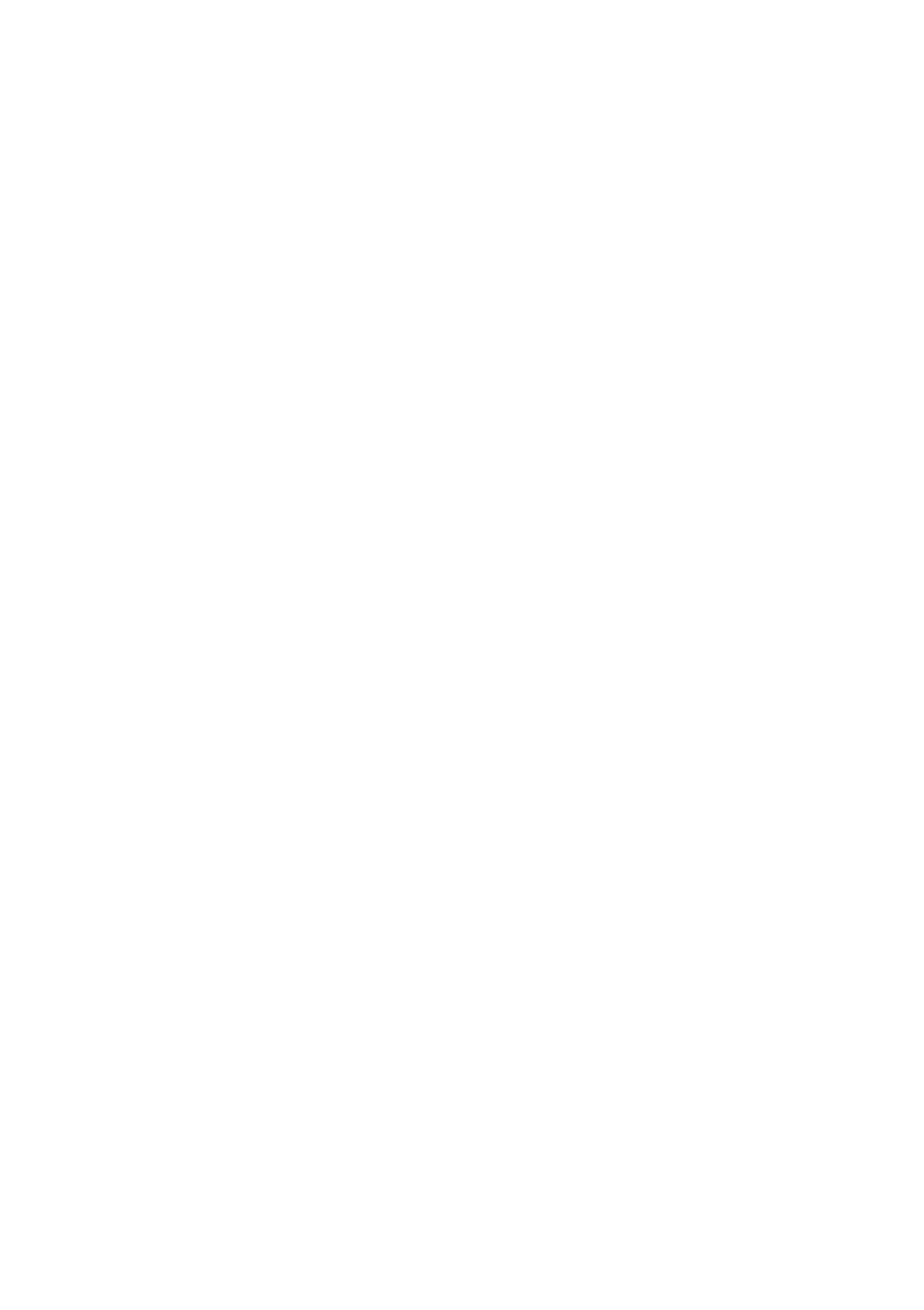

# INTRODUCTION

"Caerphilly County Borough Council was one of the pioneer local authorities in giving members of the public the opportunity to attend its Planning Committee meetings to speak directly to the Committee about any planning application being considered at the meeting.

It has allowed objectors and applicants to present, in their own words, any concerns they may have on how a planning application might affect them. This opportunity has been welcomed by both sides and has been held up as a model of good practice amongst local planning authorities.

This leaflet explains how the scheme operates and answers some of the questions you may have about procedures and what to expect at the meeting. It is based on simple rules that make the system as fair and easy to operate as possible, so please read the entire leaflet".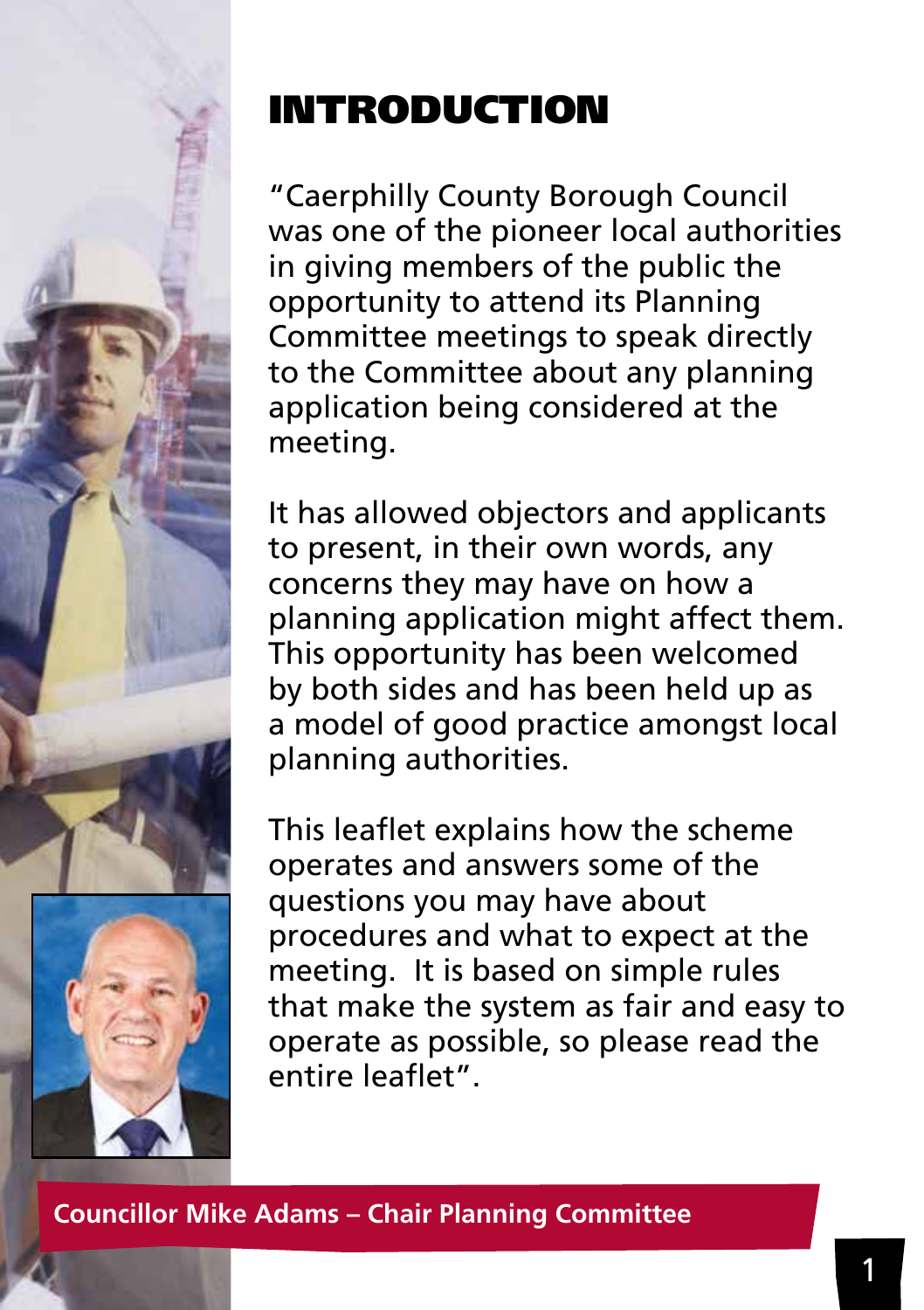### **1. How does the Planning Committee work?**



The Committee does not determine all applications. The majority of applications are determined by the Council's Officers under the Council's delegation scheme and are not subject to the procedures described in this leaflet. It is only the applications that are to be decided by the Committee that you are able to speak on. However if any Member has any concerns about an application under this delegation scheme, then he or she can request that it be placed before the Planning Committee for them to determine.

Please telephone the Case Officer dealing with the application to see whether the application in which you are interested is to be considered by the Planning Committee and the date of the meeting. The name of the Case Officer and their contact details will be found on correspondence dealing with the application or by telephoning 01495 235320.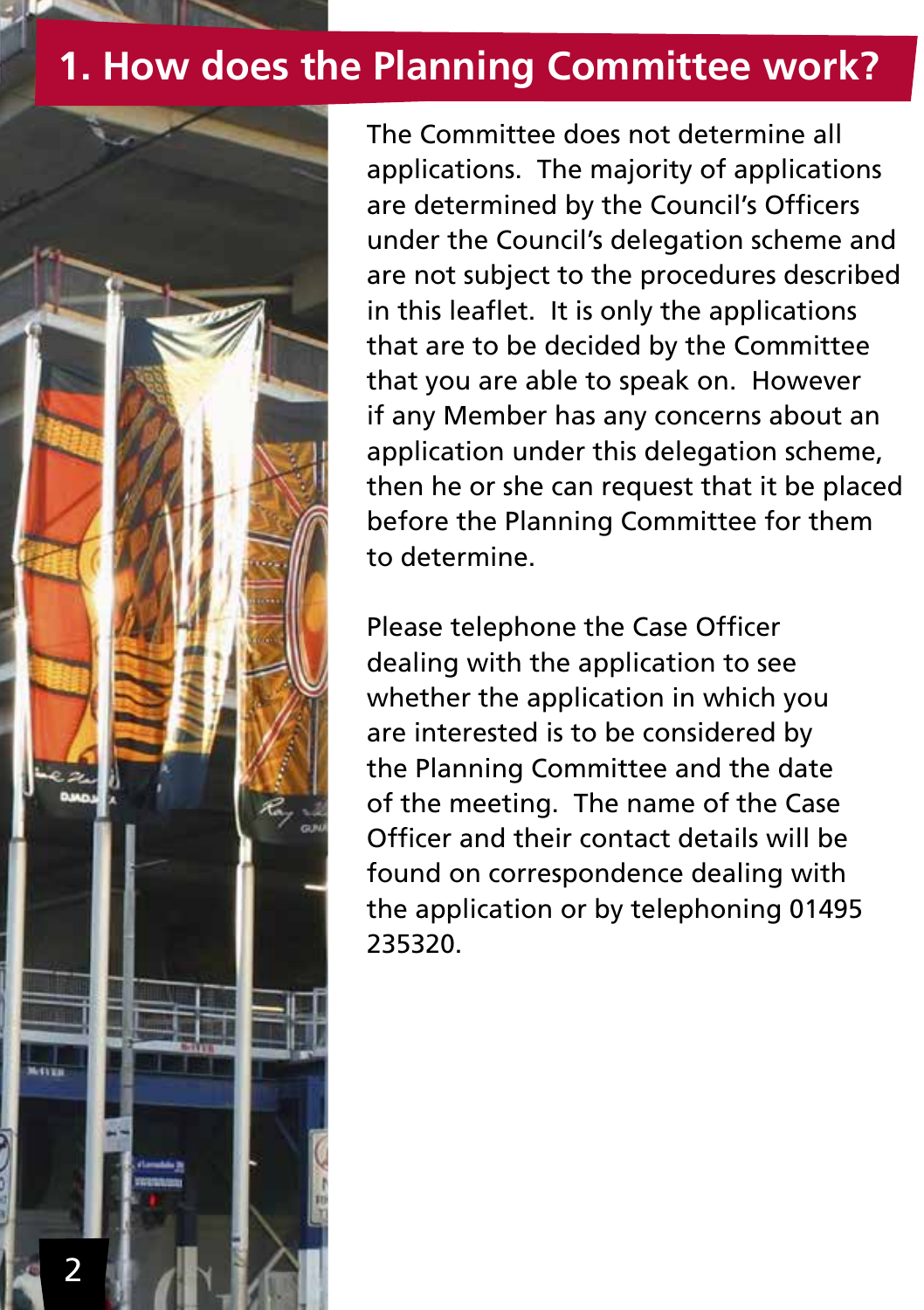The Planning Committee is made up of a Chair, Vice Chair and 18 other Councillors. Members of the Committee receive written reports on planning applications to be considered. The report will contain recommendations, in most cases either to grant permission subject to conditions or to refuse for reasons that are set out in the report. However, it is the Members of the Planning Committee who will make the final decision, after considering all the circumstances.

### **2. Where are the meetings held and who can attend?**

The meetings are held in the Council Chamber at Penallta House, Tredomen. As the meetings are open to the public, the Press and the general public may attend and listen to the debate. The Chamber is fully accessible to wheelchair users and is fitted with an induction loop facility for people with impaired hearing.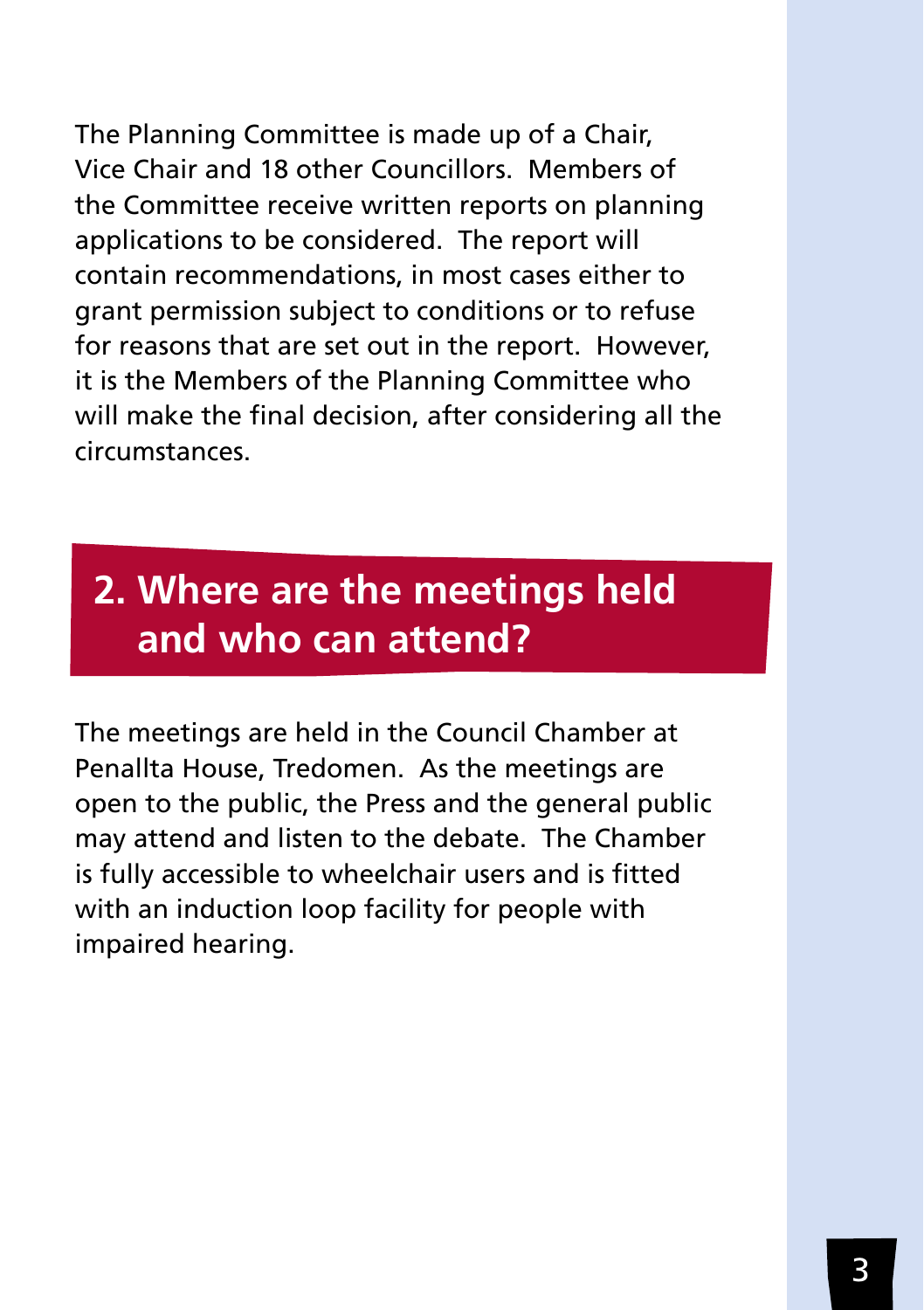### **3. Do I need to attend the meeting to make any comments known to the Committee?**



**NO** – your written comments will have been summarised in the Officer's report (subject to submission to the planning department within the consultation period) or will be verbally outlined for consideration by the Committee.

### **4. How can I find out when an application will be considered?**



The Planning Committee meets every four weeks at 5.00pm at the Council Chamber. The Committee agenda is normally published by the Wednesday in the week before the Committee meeting, and can be obtained via our website (www.caerphilly.gov.uk) or by telephoning Committee Services on 01443 864420. The dates and times of meetings together with a list of Members on the Committee are available on request from Committee Services. You are welcome to use Welsh at the meeting, a minimum notice period of 3 working days is required should you wish to do so. A simultaneous translation will be provided if requested. Please also ask as soon as possible if you require a copy of the relevant report(s) in Welsh or any other language, in large print or other format e.g. Braille or audio. Please telephone Committee Services on 01443 864420 for details.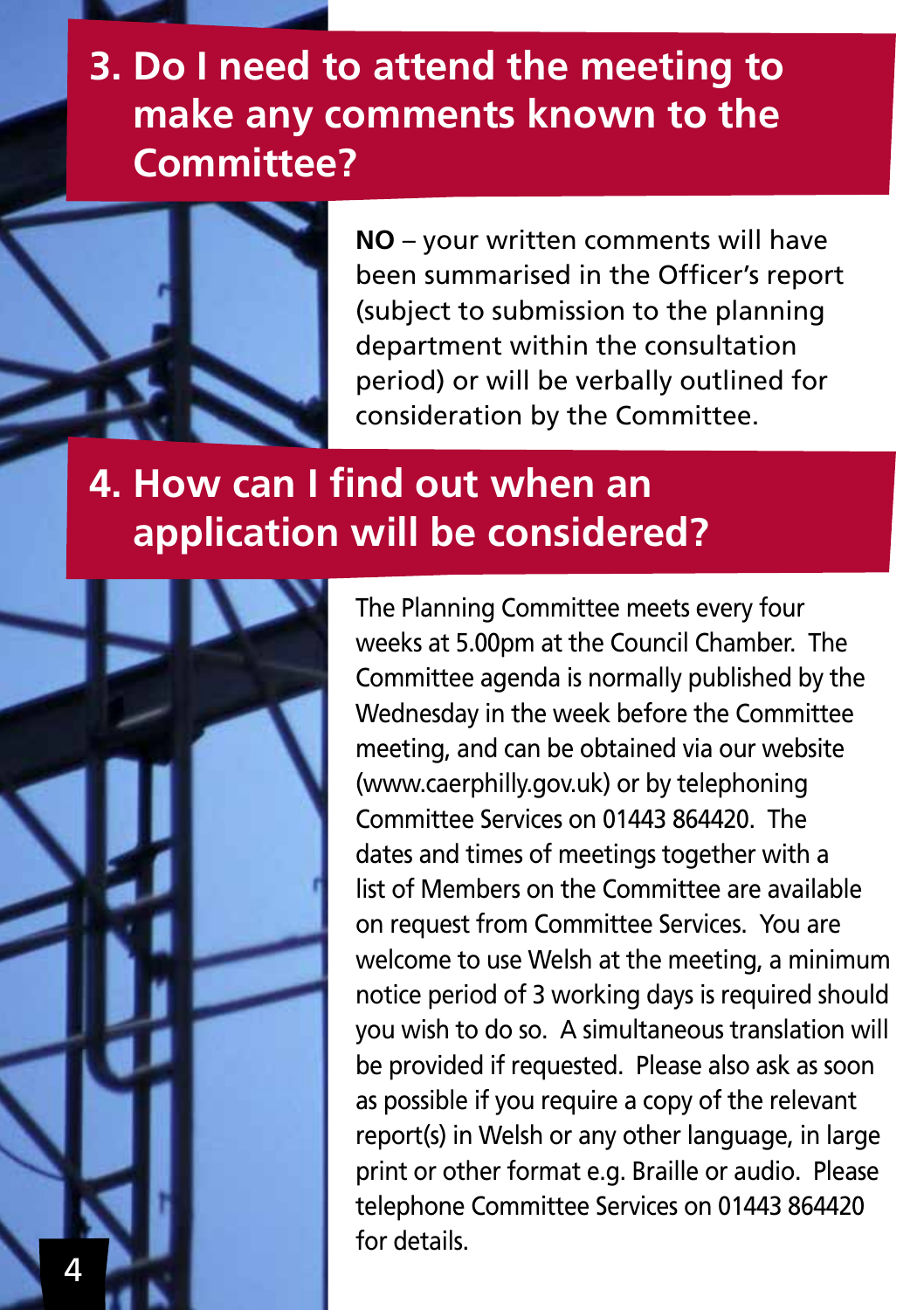# **5. How do I arrange to speak at a meeting?**

Applicants and objectors who wish to speak must notify Committee Services (Tel: 01443 864420 or e-mail committeeservices@caerphilly.gov.uk) by 5.00pm on the Monday before the Committee meeting where the application is to be decided.

This allows the other party an opportunity to speak and lets the Chair know how many members of the public wish to speak. You will need to tell us the address and reference number of the application you wish to speak on, together with your contact details.

If you wish to address the meeting in Welsh or another language, or if you require the services of a British Sign Language interpreter, please let Committee Services know beforehand so that arrangements can be made to meet your requirements. Every effort will be made, but please inform us as soon as possible or there may not be sufficient time to make the necessary arrangements.

If for any reason an applicant or objector is unable to attend the meeting at which the application is to be considered, they may appoint a representative to speak on their behalf or submit their representations in writing.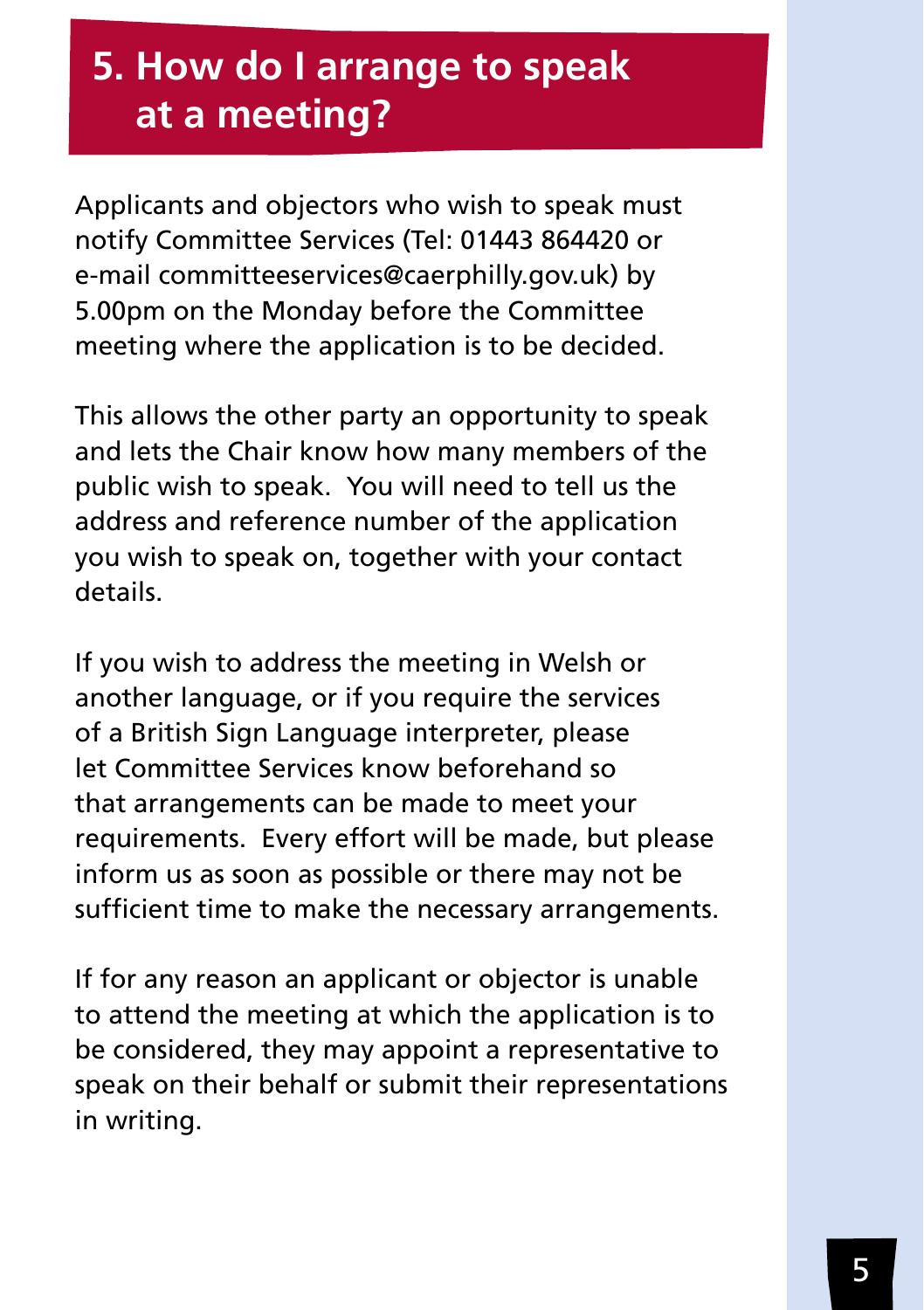#### **5. How do I arrange to speak at a meeting? (continued)**



Only one representative of the objector(s) and one for the applicant will be allowed to speak. If there are several objectors or supporters who wish to speak on an application a spokesperson should be nominated.

To assist you in deciding who should speak, we will ask you if we can pass your name and telephone number to other objectors (or supporters), so that you can agree amongst yourselves who will be the spokesperson. In exceptional circumstances, the Chair may allow more that one person to speak.

Even if you have given notice that you wish to speak at the meeting you can change your mind and decide not to.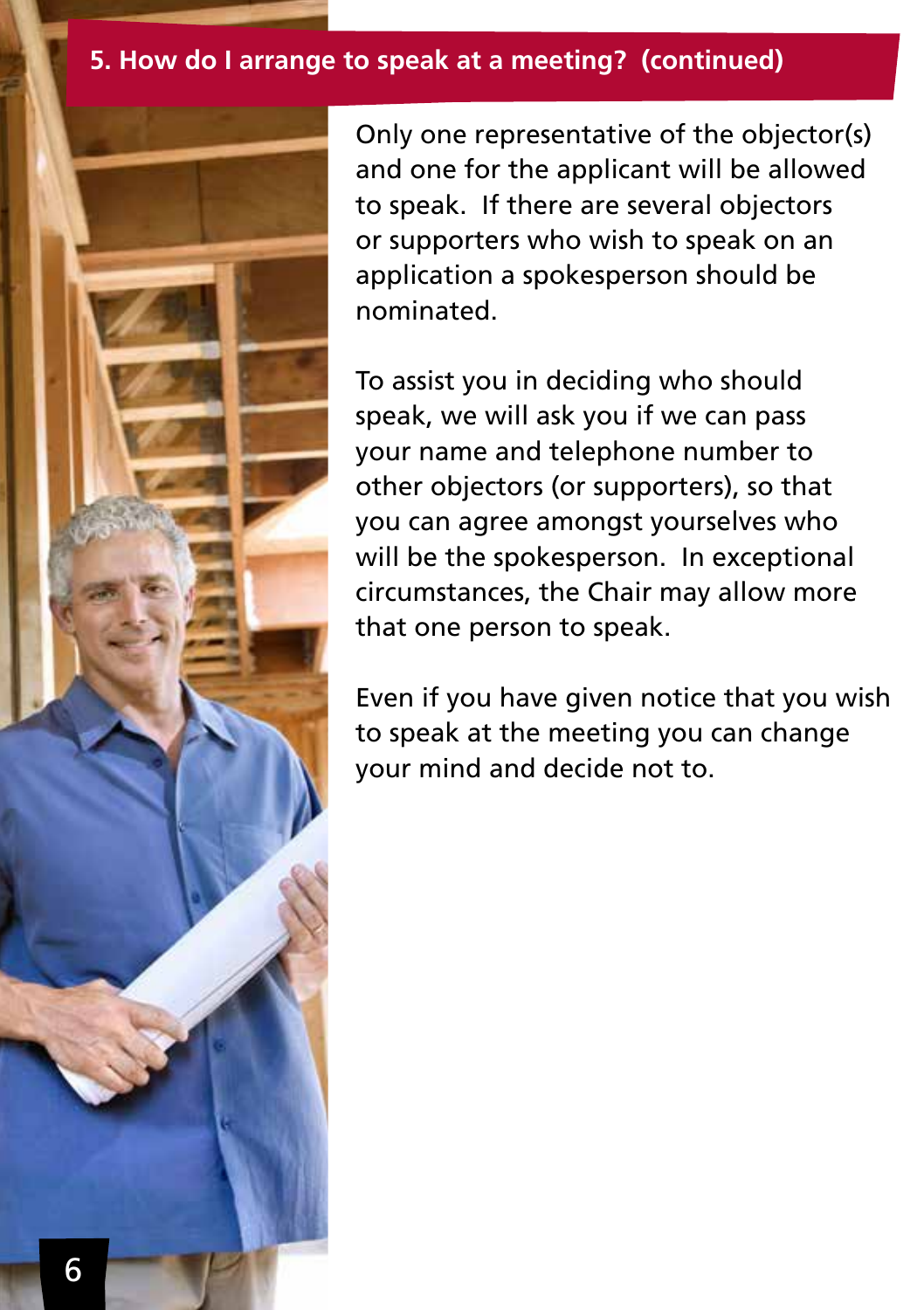# **6. What happens at the meeting?**

On the day of the Committee meeting please arrive at reception at Penallta House, Tredomen by 4.45pm. You should make yourself known to the Committee Services Officer, who will guide you to a seat in the public gallery at the back of the Council Chamber.

Copies of the agenda and reports are available at the meeting, although you may have to share these. It may be difficult to accommodate late arrivals. Any person not present when an application is considered will lose the opportunity to address the Committee.

The Chair will introduce each planning application and invite each speaker to the front of the Chamber to address the Committee.

Members of the public speak in the following order:

- Objector (or their representative)
- Applicant (or their agent)

Both speakers must address the same meeting of the Committee. All persons wishing to speak on an application are limited to five minutes each. The Chair will strictly apply this maximum address time and you will be asked to return to the public gallery after that time and take no further part in the meeting.

Speakers will not be allowed to ask questions of the Councillors or Officers, Committee Members are not able to question speakers directly but can seek points of clarification through the Chair with responses delivered by Officers.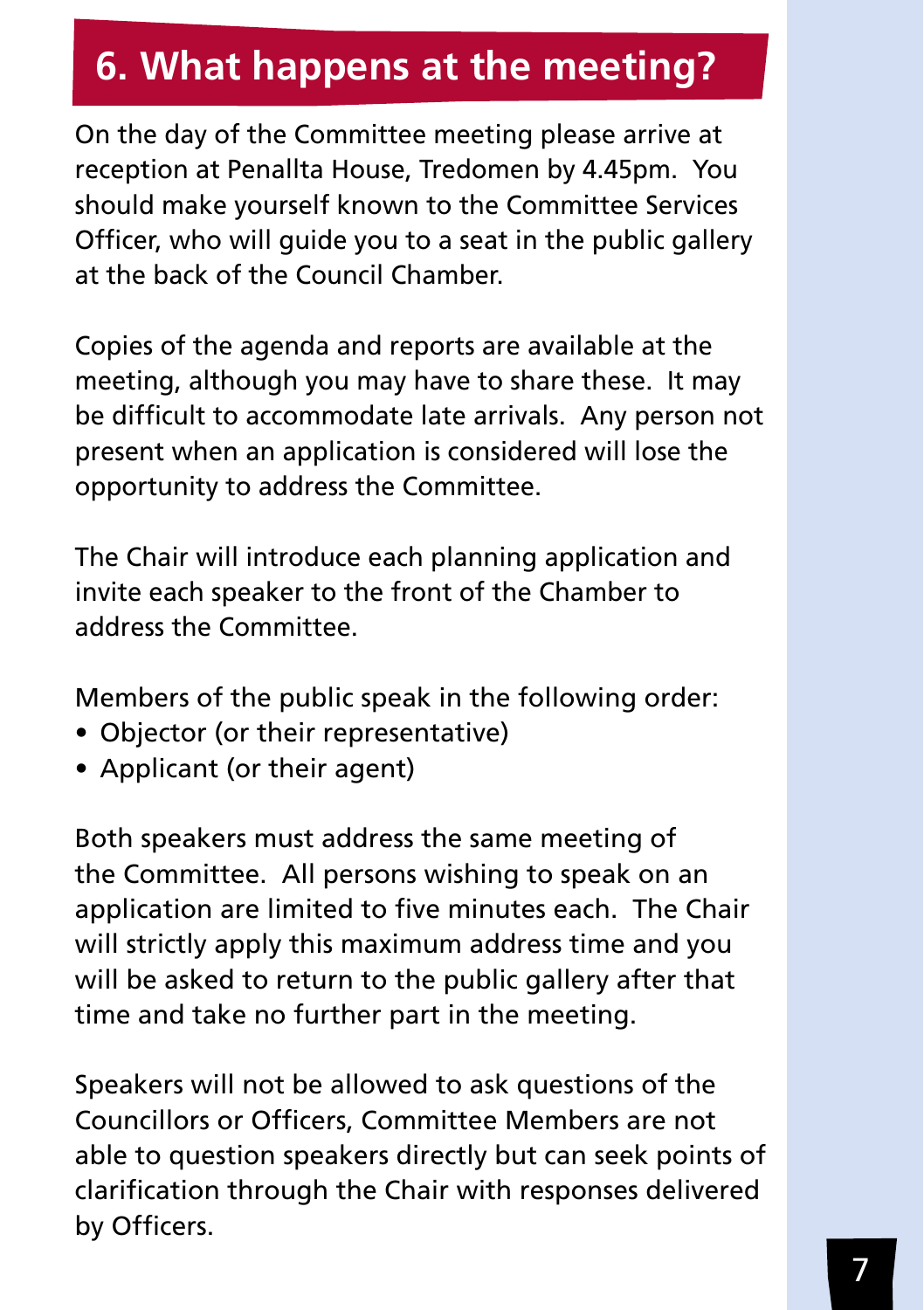#### **6. What happens at the meeting? (continued)**



The Planning Committee considers many applications at its meeting but deals with those applications on which there are speakers at the start of the meeting. Having listened to the debate on your particular application you can either leave or remain in the public gallery and listen to the reminder of the meeting. If you decide to leave, please do so quietly. If you decide to stay, please remain quiet.

Minutes of the meeting will be taken, to record the names of speakers, which application they referred to and to the decision made. Minutes of previous meetings are available from our website (www.caerphilly.gov.uk). However, you should be aware that a note of your oral comments may be taken and will be publicly available under the Freedom of Information Act 2000.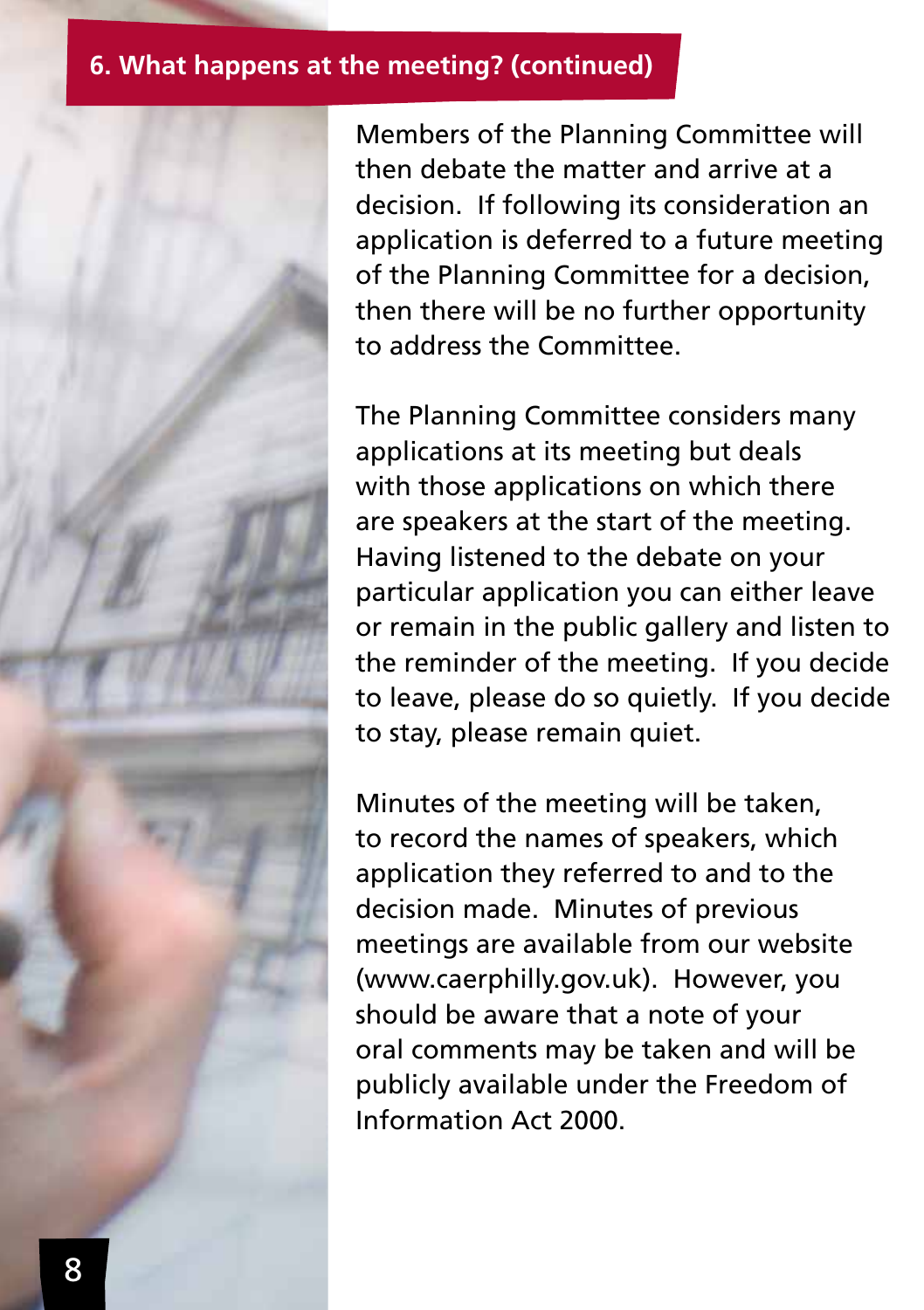Please note that the laws of slander are very strict. If you say something defamatory in public about a person that is untrue, you may be at risk of legal action. Similarly, you should ensure your comments are not discriminatory.

### **7. What happens if a site visit is called for?**

Members are able to request a site visit prior to the application being considered in accordance with Caerphilly Council's Constitution.

All site visits will take place on the Monday before Planning Committee for applications being reported to that committee.

The purpose of the site visit is to look at the application site enabling Members present to question/clarify points of the planning application with Officers. Representation(s) from third parties will not be heard.

If there is a site visit objectors and applicants should check with Committee Services by telephoning 01443 864420 or email committeeservices@caerphilly.gov.uk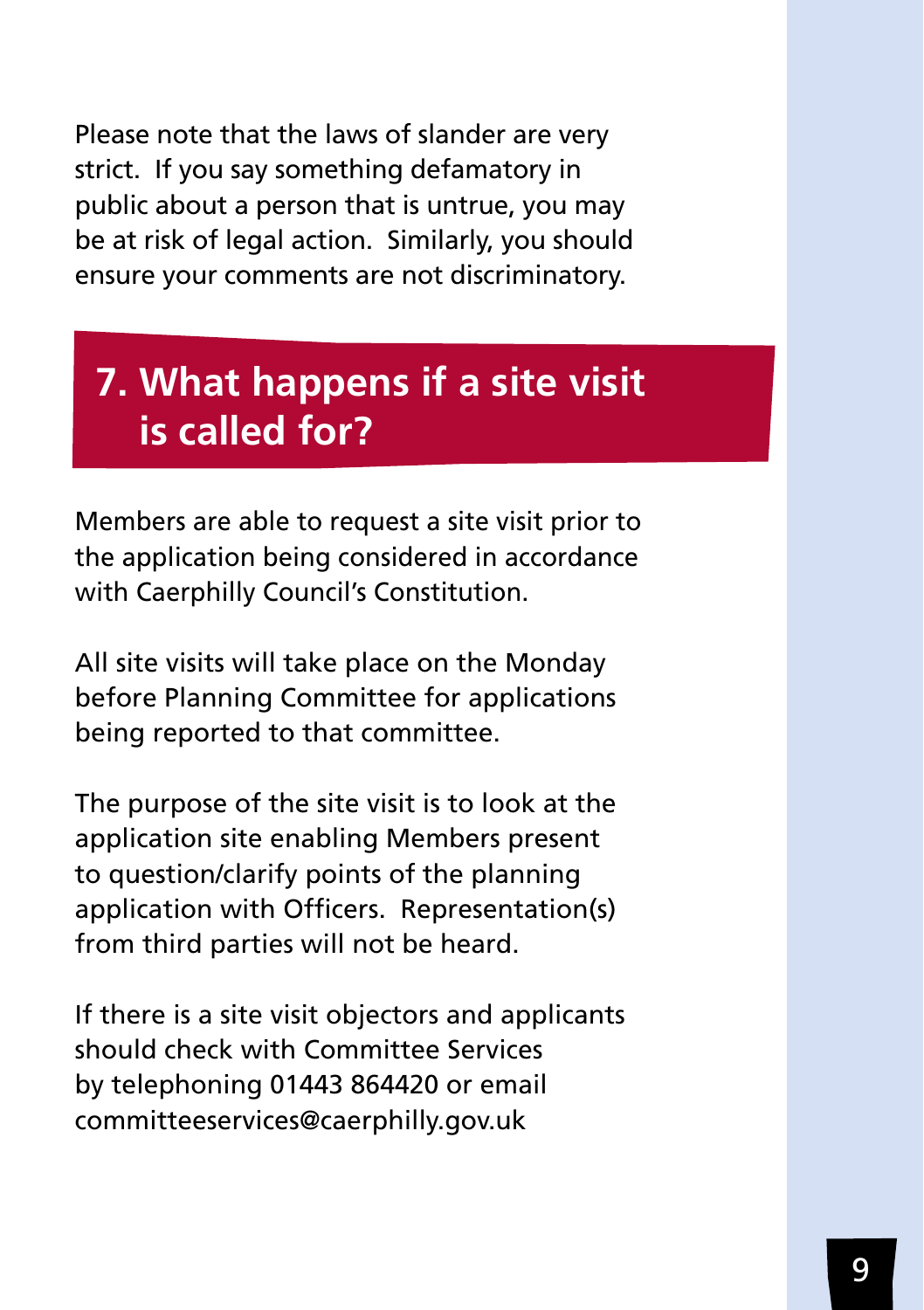# **8. Can I use slides or overhead transparencies, video presentations or circulate supporting documents?**



**NO** – slides or overhead transparencies or video presentations are not allowed. If you wish to circulate supporting documents or photographs you should first discuss this with Committee Services. Should you be allowed to circulate such documents, you will be responsible for supplying sufficient copies.

Additionally, if any applicant or objector wishes the Committee to consider any further supporting evidence, correspondence or other documentation that has become available after publication of the Officer's report, and is not contained in that report, copies must be provided to the Development Control Manager at least 48 hours before the Committee meeting at which the application is to be considered.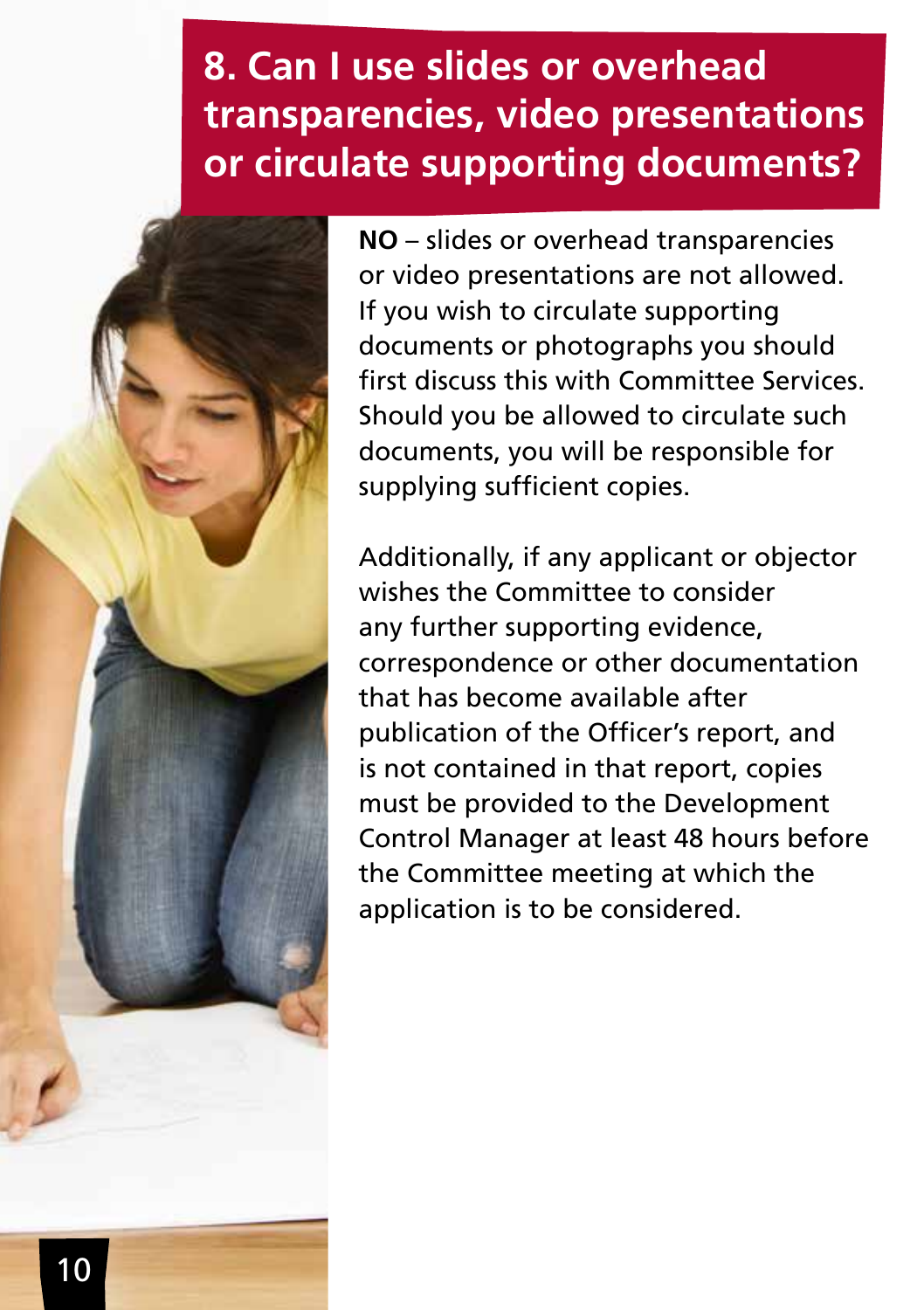### **9. What should I say at the meeting?**

It is best to prepare what you want to say in advance and time yourself to make sure you can fit it into 5 minutes. You are likely to have the greatest impact if you:

- Are brief and to the point
- Limit your view to the planning application
- Focus on the relevant planning issues

# **10. What are the relevant issues in considering proposals?**

The relevant issues will vary with the nature of the proposal, but examples will include the following:

- The Development Plan
- Welsh Government guidance
- Sustainability issues
- Previous planning decisions
- Noise, disturbance, smells
- Residential amenity
- Traffic generation, highway safety and parking
- Design, appearance, materials, density and layout
- Impact on trees, listed buildings and conservation areas
- Public open space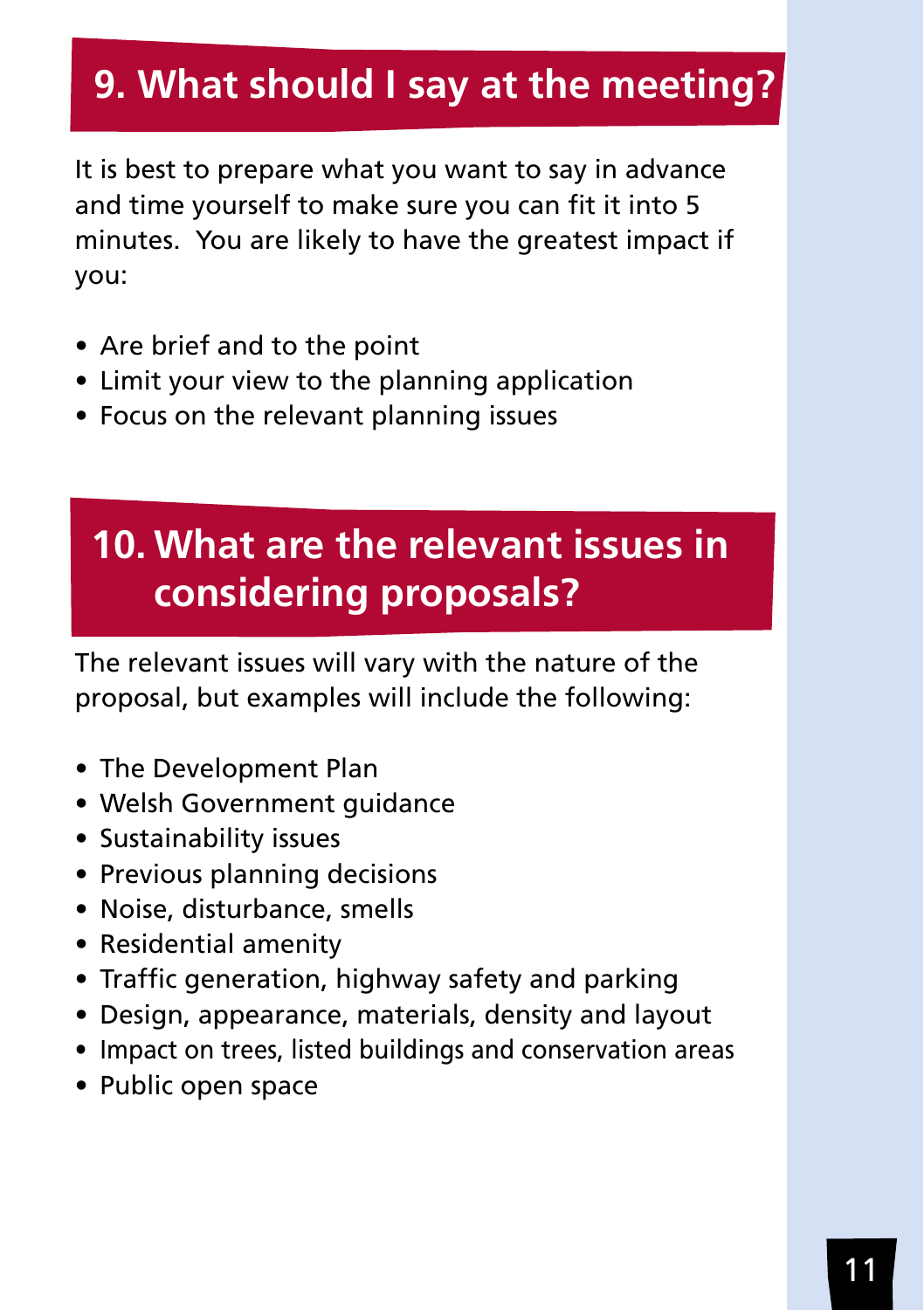### **11. What issues are usually irrelevant in considering proposals?**



These will vary from case to case but the following are usually irrelevant:

- Those controlled by other legislation (e.g. Building Regulations)
- Boundary or land ownership disputes
- The developer's morals or motives
- Suspected further development
- Loss of view over other people's land
- Effects on property value
- Covenants
- Private rights of way

Although such comments may be of importance to you, they are not necessarily planning issues and may carry little weight when the Committee make a decision on the application.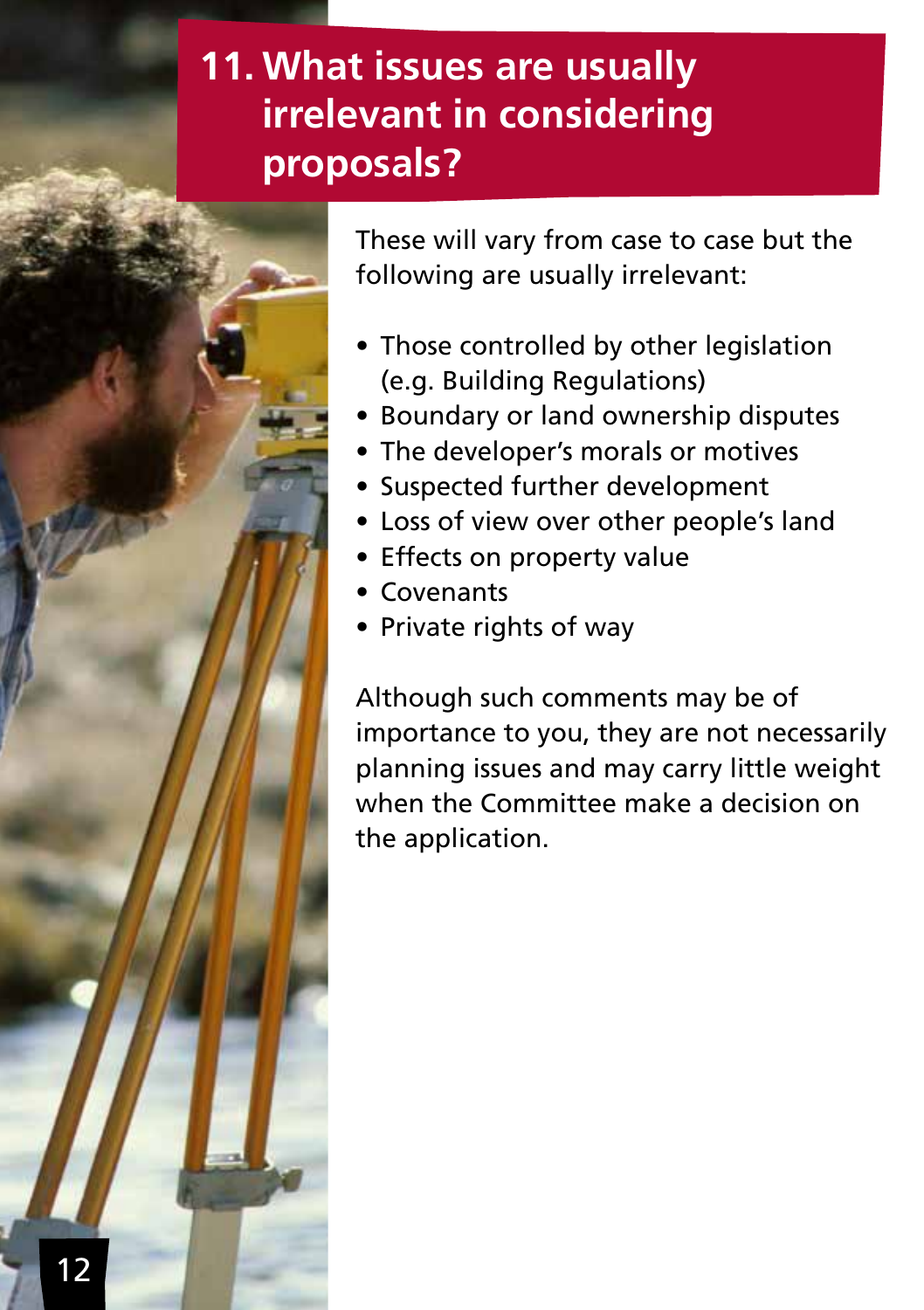# **12. The role of the County Borough Councillors**

Councillors are elected to represent you on the County Borough Council. You may like to contact your Councillor to discuss the planning application. However, if they are a member of the Planning Committee they will not be able to commit themselves to a decision before hearing all the evidence and debate at the relevant Committee meeting. If you wish a Councillor to represent your views at the Planning Committee then it is advisable to contact a Councillor who is not on the Committee.

Councillors who wish to address to Committee must notify Committee Services by 5.00pm on the Tuesday before the Committee meeting where the application is to be decided, so please speak to you Local Ward Members as soon as possible if you wish them to represent your views at the meeting. They are also limited to a five minute address period and will speak after the objector and/or applicant.